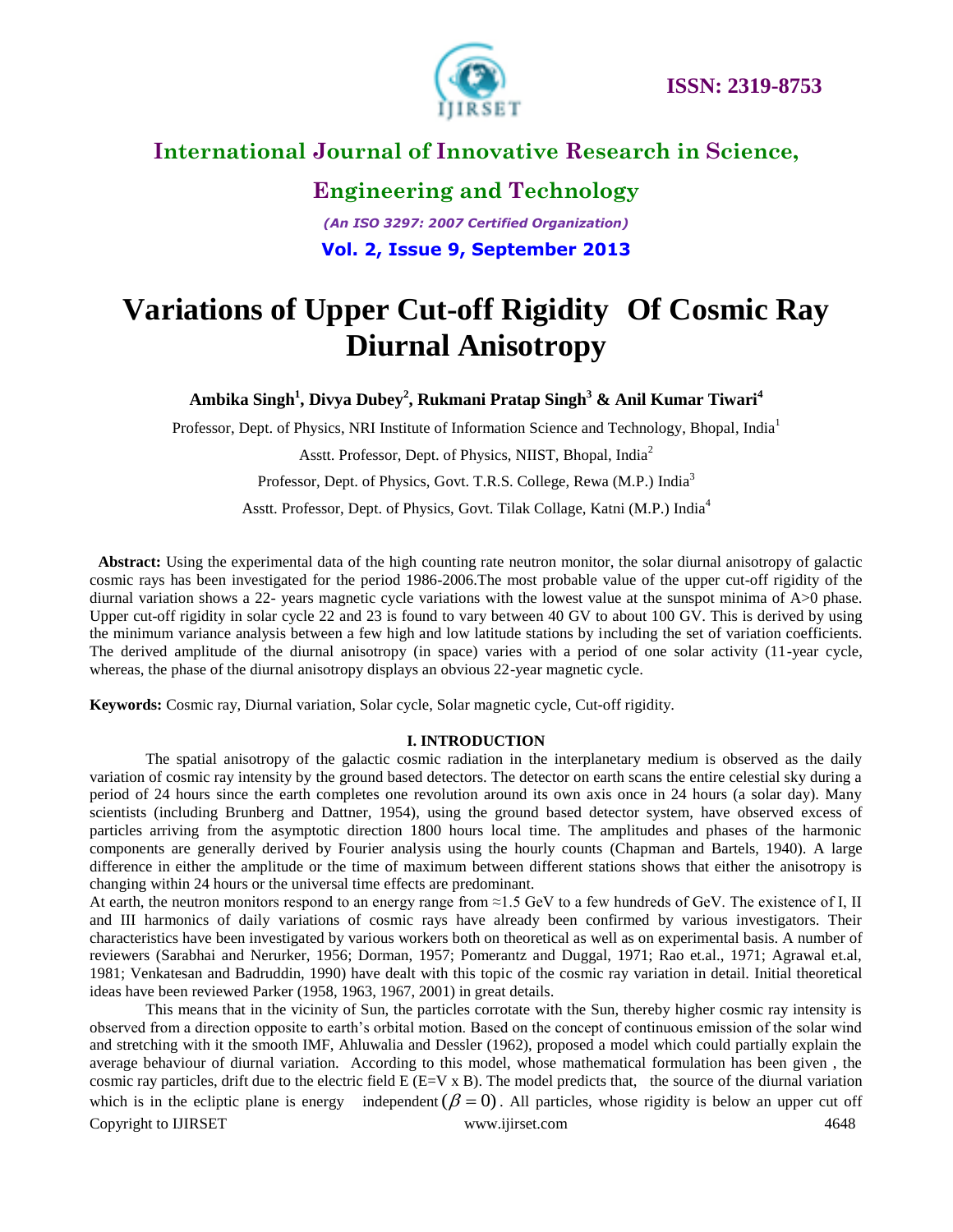

#### **Engineering and Technology**

*(An ISO 3297: 2007 Certified Organization)*

#### **Vol. 2, Issue 9, September 2013**

rigidity ( $R_{\text{max}} \approx 100 \text{ GV}$ ), undergo complete co- rotation. The direction of anisotropy is perpendicular to the IMF direction.The amplitude of the anisotropy is proportional to the solar wind velocity.

#### **II. DATA ANALYSIS**

The available hourly pressure corrected neutron monitor data of Kiel, Moscow, Climax, Deep River, Tokyo, Haleakala and Huancayo with different cut-off rigidities obtained from websites [ftp://ftp.ngdc.noaa.gov/stp/solar\\_data/cosmic\\_ray,](ftp://ftp.ngdc.noaa.gov/stp/solar_data/cosmic_ray) have been subjected to harmonic analysis to derive the diurnal amplitude (in %) and diurnal phase (in hours), for an overall period of 21 years, during the years 1986-2006 and convert in space by using coupling fraction . These neutron monitor stations are so selected that they cover the major part of the earth's location. Certain days associated with universal time changes, such as Forbush decreases and large cosmic ray transient intensity variations are removed from the basic data, before calculating the average amplitude and phase for each year data and for each station. In general, the one sigma standard error of the mean for each annual average diurnal vector is  $\approx 6\%$  of the amplitude value and hence most of the variations shown subsequently in various figures are significant.

#### **III. DISCUSSION AND RESULTS**

The cosmic- ray diurnal anisotropy vector (Amplitude and Phase) in free space (interplanetary space) can be estimated by calculating the observed diurnal vector at a certain location and then using the coupling fraction (CF) which couple the primary variational spectrum with the observed diurnal vector and also by assuming an upper limit of the rigidity above which the primary spectrum is not modulated (Dorman, 1974). **The upper limit of the rigidity (Rmax) is known as the upper cut-off rigidity**. Primary cosmic rays in free space, near Earth's orbit, are distributed anisotropically; there being a slight excess flux (~0.5%) from the local dusk (18 hour) direction. For a detector on the rotating Earth, this net flux from a single direction in space shows up as a sinusoidal diurnal variation in its hourly counting rate. The excess flux generates an energy- independent anisotropic flow from the 18-hr co-rotation direction with amplitude in space of  $\approx 0.6$  % (Pomerantz and Duggal, 1971; Rao, 1972). Nevertheless, an energy- dependent phase shift to the early hours in the diurnal time of maximum of the cosmic ray intensity has been reported since 1971 (Agrawal and Ananth, 1973). Many investigators including Ahluwalia and Riker (1987), have described how the amplitude (and phase) of the anisotropy vector (in space) can be derived from the observed diurnal variation amplitude (and phase) obtained for a given detector.

The effect of the geomagnetic field on the daily variation of cosmic rays has been found that the observed diurnal variation is dependent on the location of the neutron monitoring stations. As such, the observed values of the diurnal amplitude and phase differ very significantly from one station to other, eventhough, they are situated in the same latitude/ longitude belt. Since the value of the rigidity spectral exponent (β) of the diurnal anisotropy has been quite often reported to be usually zero with maximum variability from -0.2 to +0.2, hence we have also assumed that the value of  $\beta$ , for the recent period also is not very different from that reported earlier (i.e. zero). Nevertheless, the value of  $R_{\text{max}}$  has been shown to vary quite significantly during the period of eleven year solar cycle, with minimum  $R_{\text{max}}$  during the minimum solar activity period (Ahluwalia and Sabbah, 1993 and references therein).

The limits of the upper cut-off rigidity ( $R_{\text{max}}$ ) variation have been reported from about 50 GV to about ~200 GV in different solar cycles (Sabbah, 1999; Ahluwalia, 2000). The variation of  $R_{\text{max}}$  for the solar cycles 22 and 23 has been derived here by using the annual average values presented earlier. Using the expected combination of the results derived for the diurnal amplitude and phase for different stations, Yasue et. al., (1982) have given the expected fractional amplitude and geomagnetic bending for the values of  $R_{\text{max}} = 30, 50, 100, 200, 500,$  and 1000 GV. Using these values we have interpolated the values for many intermediate  $R_{\text{max}}$ , such as 40, 60, 80, 120, 150 and 180, GV.

For all the above values of  $R_{\text{max}}$ , the space values of diurnal anisotropy have been calculated for each year from 1986 to 2006 (solar cycle 22 and 23) by using the observed annual average diurnal variation for the stations Kiel, Moscow, Deep River, Climax, Tokyo, Huancayo, and Haleakala. The calculated values of the variance, obtained for each year (separately for amplitude and phase) have been obtained for each  $R_{\text{max}}$  from the tabulated values. Many a times, the

Copyright to IJIRSET [www.ijirset.com](http://www.ijirset.com/) 4649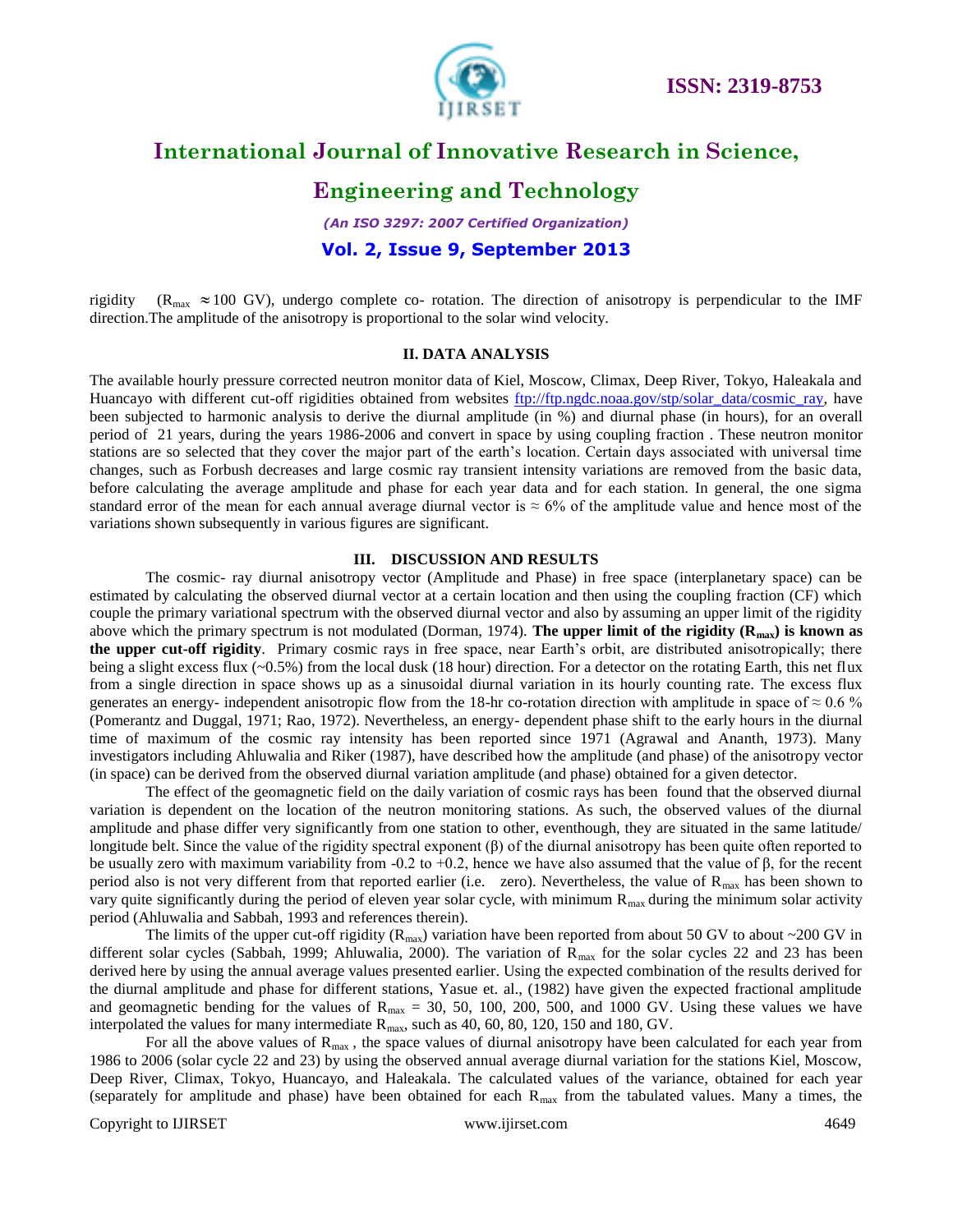

### **Engineering and Technology**

*(An ISO 3297: 2007 Certified Organization)* **Vol. 2, Issue 9, September 2013**

variance is too large for all  $R_{\text{max}}$  because of one of the stations behaving erratically for both amplitude as well as phase. A critical examination of all the variances for all the years have shown that the space vectors of the diurnal anisotropy for the following stations and year should be excluded for the year while calculating the variance for the different values of  $\mathbf{R}_{\text{max}}$ : Huancayo (1986,1987,1991), Tokyo (1995, 1996), Haleakala (1991). It is noted that quite often only one low latitude station is included for the determination of the variance and the cut-off rigidity for the low latitude station is only  $\sim$ 13 GV. Hence the determination of the value of  $R_{\text{max}}$  will be subjective because no neutron monitor is presently operating at cut-off rigidity >13 GV. Thus for each year, and for each  $R_{\text{max}}$ , the calculated variance (with necessary exclusion of the station) has been plotted in figures 1& figure 2, for solar cycle 22 and 23 respectively. The X-axis takes the value of  $R_{\text{max}}$ . whereas, the Y-axis shows the variance separately for each year in these two figures. The best estimate of the minimum value of the variance for each year is shown by dashed vertical lines. The best estimate values of  $R_{\text{max}}$  for which the variance is minimum is then used to calculate the average values of the diurnal anisotropy (in space), both for the case of diurnal amplitude and phase, for all the years in solar cycles 22 and 23. Thus the most probable values of the diurnal amplitude as well as the diurnal phase (in space) for all the years from 1986 to 2006, has been derived. These values are depicted in figure 3.

In the upper part of the diagram (3a), we have plotted the estimated (or most probable) values of the upper cut-off rigidity (R<sub>max</sub>), which is seen to vary from ≈ 40 GV to ≈100 GV. The figure very clearly demonstrates that the R<sub>max</sub> has a 22 year periodicity with minimum value in year 1996 (also in the adjoining years). In all other years, value of  $R_{\text{max}}$  varies between 80 to 100 GV, which can not be taken to be very significant, because of the limited availability of only one or two low latitude neutron monitor stations data, that too with cut-off rigidity of only ~13 GV. The use of meson data (ground based and under ground) can help in this regard to better distinguish the value of  $R_{\text{max}}$ . However, the meson data is usually affected by the atmospheric temperature variation and hence there again reliability could be questionable. In figure 3(b), we have plotted the values of the derived diurnal vectors (amplitude and phase in space) for the 1986-2006 period. The figure demonstrates that the amplitude (in space) of the cosmic ray diurnal anisotropy varies with a period of one solar activity (11-year) cycle, while the time of maximum (phase in space) of the diurnal anisotropy varies with a period of one solar magnetic cycle (22-year). From figure 3b, it is also evident that the maximum values of the diurnal amplitude is  $\sim 0.5$  to 0.6%, where as the minimum value is  $\approx$  0.2% (1996). Moreover, the diurnal phase is  $\sim$ 18 hour, except for the period from 1992 to 1999 where it is <17 hour, with minimum value < 15 hour in 1997. The theoretical models predict the diurnal amplitude in space  $\sim 0.6\%$  with diurnal phase  $\sim 18$  hour. As such, after every 11 - year there is anomalous decrease in the diurnal amplitude and also anomalous decrease in diurnal phase after every 22- years.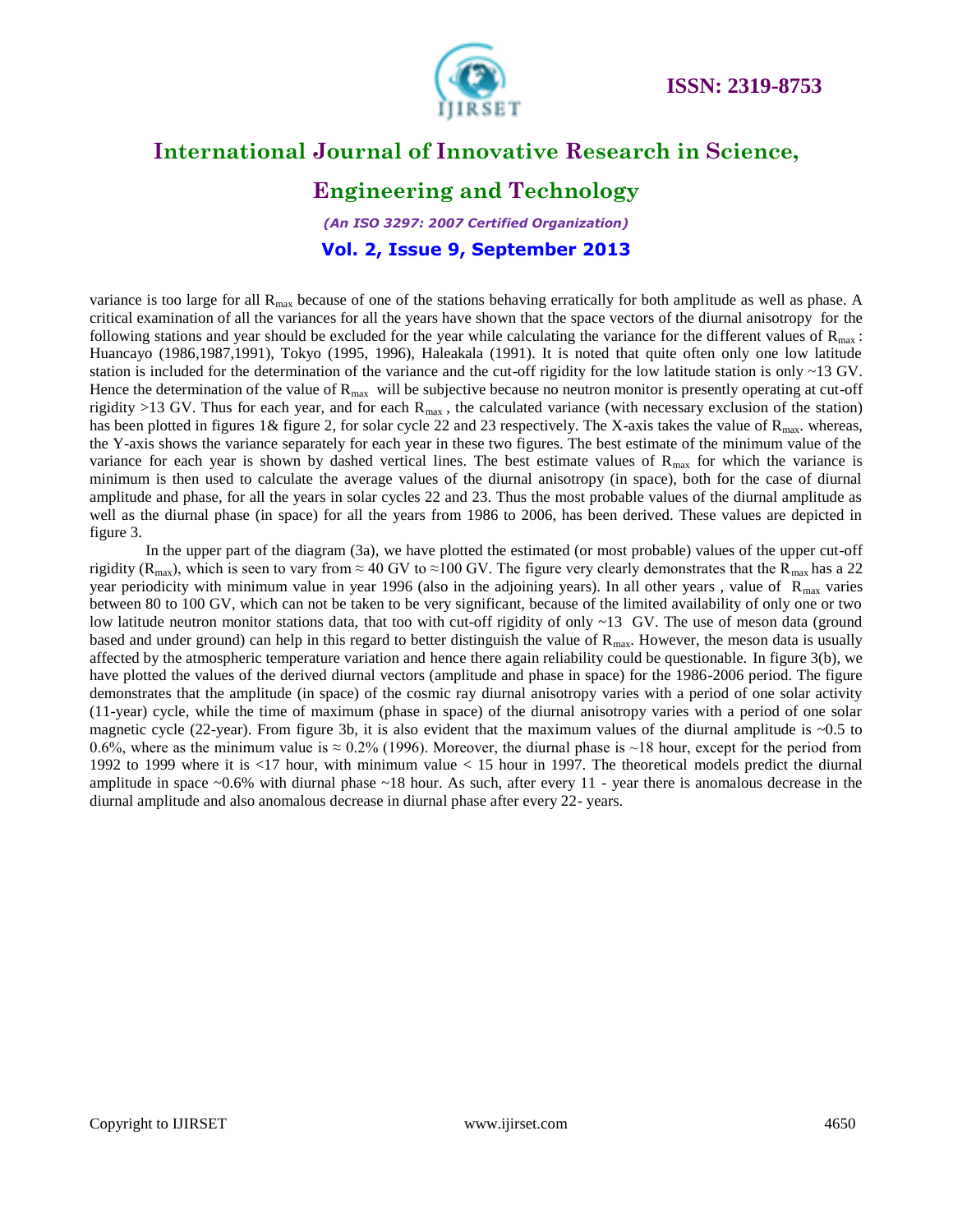

### **Engineering and Technology**

*(An ISO 3297: 2007 Certified Organization)* **Vol. 2, Issue 9, September 2013**



Figure 1: Shows in the linear plot, variance for diurnal anisotropy amplitude and phase ( in space) with different upper cutoff rigidity, for the years 1986- 1996 ( solar cycle 22 ).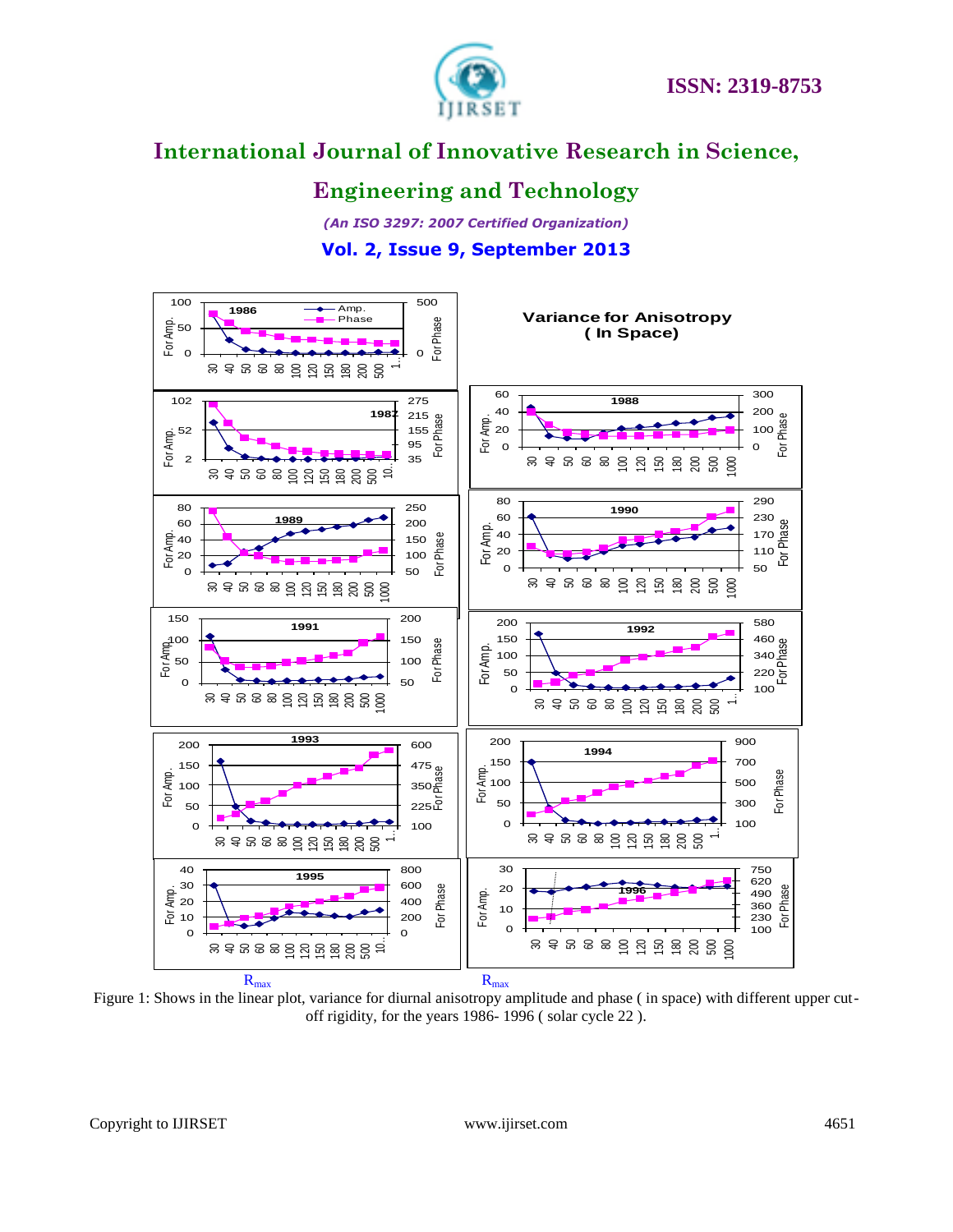



### **Engineering and Technology**

*(An ISO 3297: 2007 Certified Organization)* **Vol. 2, Issue 9, September 2013**



Figure 2: Shows in the linear plot, variance for diurnal anisotropy amplitude and phase ( in space) with different upper cutoff rigidity, for the years 1996- 2006 ( solar cycle 22 ).

Copyright to IJIRSET [www.ijirset.com](http://www.ijirset.com/) 4652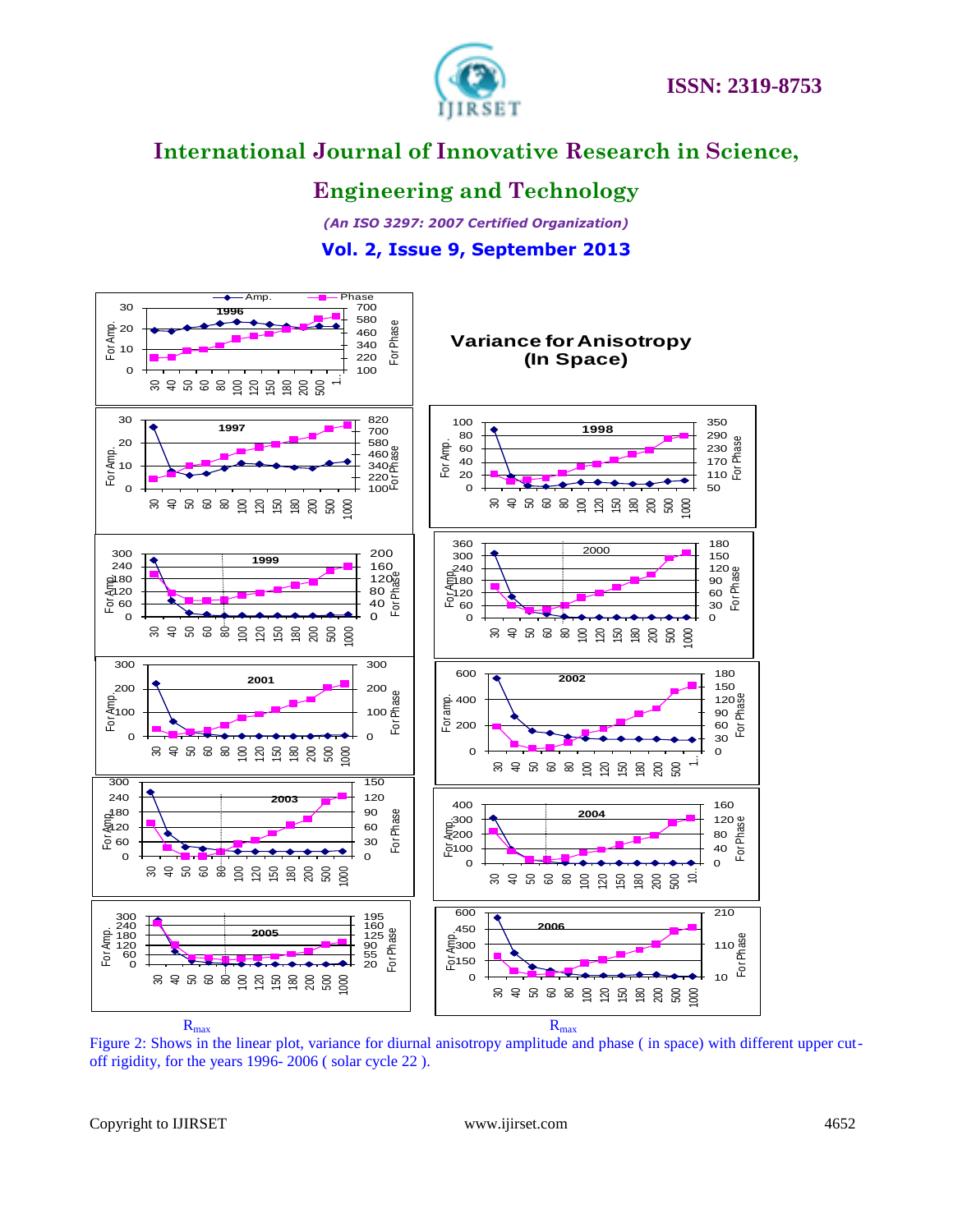

### **Engineering and Technology**

*(An ISO 3297: 2007 Certified Organization)* **Vol. 2, Issue 9, September 2013**



Figure 3:(a)Shows the most probable values of the upper cut- off rigidity ( $R_{\text{max}}$ ), and (b) the amplitude and the phase of diurnal anisotropy( (in space), during the period 1986-2006. The continuous vertical lines mark the year of maximum solar activity, whereas the dotted vertical line mark the year of minimum solar activity as well as the start of the new solar cycle 23.

Copyright to IJIRSET [www.ijirset.com](http://www.ijirset.com/) 4653